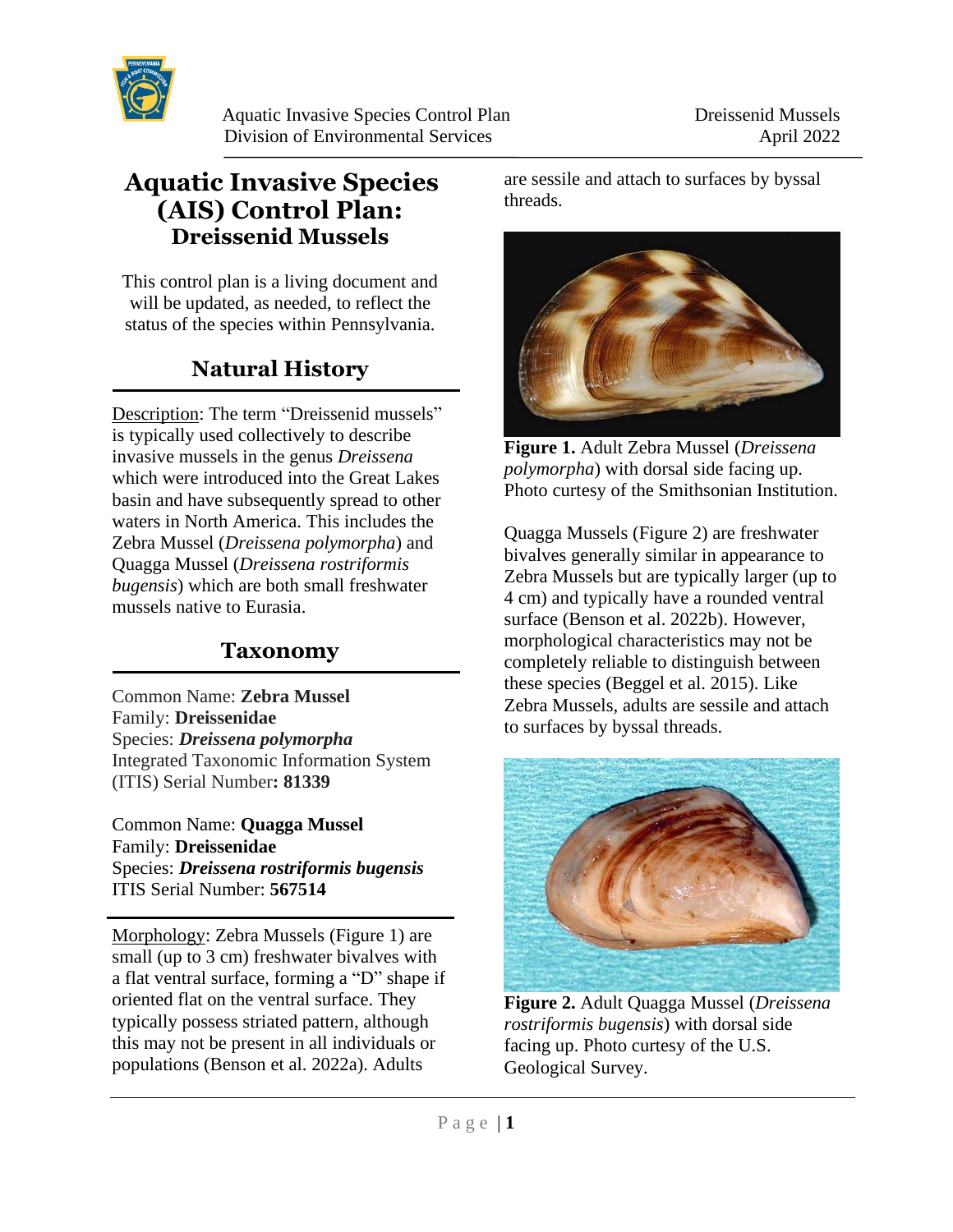

Origin: Zebra Mussels are native to the Black, Caspian, and Azov Sea basins (Benson et al. 2022a). Quagga Mussels are native to portions of the Black Sea basin (Benson et al. 2022b).

Food Preferences: Both species are suspension filter feeders which selectively consume phytoplankton (Tang et al. 2014; Karatayev et al. 2015; Benson et al. 2022a; 2022b) and facultatively consume zooplankton, although feeding on zooplankton has received less study (Karatayev et al. 2015). Zebra Mussels filter feed both diurnally and nocturnally (Hogan and Mills 1997) and can filter significant volumes of water per day (Benson et al. 2022a; 2022b). Both species can effectively filter feed in turbid environments by the production of pseudofeces, in which nonorganic particles captured are expelled prior to digestion (Roditi et al. 1996; Benson et al. 2022a; 2022b).

Reproduction: Both Zebra and Quagga mussels are dioecious (i.e., individuals of sperate sexes occur) and reproduce by the release of gametes into the water column where fertilization occurs (Benson et al. 2022a; 2022b). Release of gametes typically occurs in the spring and summer. After fertilization, juveniles of both species become planktonic veligers for several weeks before settling on substrate or other surfaces and becoming sessile. Natural dispersal of veligers is typically passive by drift. Female Zebra Mussels typically become sexually mature after one year and may produce up to a million eggs during a reproductive season (Benson et al. 2022a). Hybridization between Zebra Mussels and

Quagga Mussels may occur, but hybrids are expected to be rare (Benson et al. 2022b).

Notable Characteristics: Recent observations and research have demonstrated that Quagga Mussels can outcompete and displace Zebra Mussels in contained environments. While Zebra Mussels typically colonize hard surfaces in the littoral zone, Quagga Mussels can also colonize soft sediments in the profundal zone (Balogh et al. 2018). Due to this advantage, Quagga Mussels typically first colonize the profundal benthos and subsequently colonize and displace most Zebra Mussels over a period of years in ecosystems where both species are introduced (Karatayev et al. 2015; Balogh et al. 2018). However, populations of Zebra Mussels may still persist in shallow bodies of water (Karatayev et al. 2015).

Historic/Current Vectors: Both species were initially introduced into the Great Lakes basin of North America by the release of ballast water from trade ships originating from Eurasia (Benson et al. 2022a; 2022b). Subsequent spread of both species into inland waters of North America is primarily attributed the overland movement of recreational boats between waterbodies with either have live mussels attached or veligers in live well, motor, ballast water which is not drained completely prior to transport (Johnson and Carlton 1996; Dalton and Cottrel 2013). Other potential mechanisms of dispersal include transport on fishing gear, diving gear, or by wildlife such as birds. Additionally, Zebra Mussels were found in contaminated "moss ball" pet products in many U.S. states during March 2021, suggesting the aquarium trade could be an incidental dispersal pathway for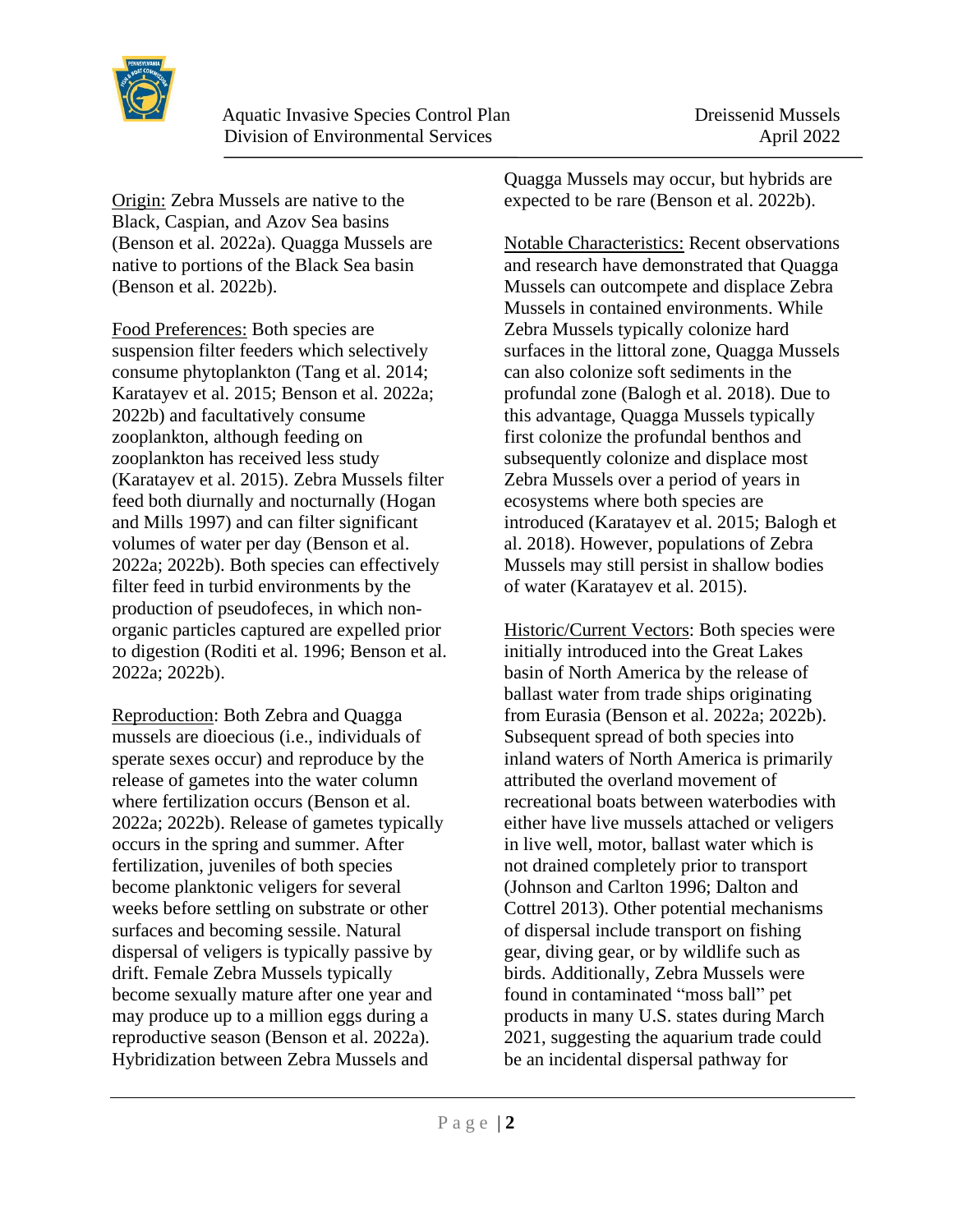

Dreissenid mussels (Benson et al. 2022a). It is thought that Zebra Mussels are more likely to be dispersed by overland dispersal on watercraft than Quagga Mussels, given both species were introduced into the Great Lakes basin at approximately the same time, but Zebra Mussels have colonized relatively more inland waters than Quagga Mussels (Karatayev et al. 2015).

Preferred Habitat: Zebra Mussels prefer to colonize hard surfaces within the littoral zone of lakes, impoundments, and slowmoving waters (Karatayev et al. 2015). Quagga Mussels occupy similar habitats but can also colonize soft sediments in the profundal zone of invaded waters (Karatayev et al. 2015; Balogh et al. 2018). Chemical characteristics of the waterbody, such as low dissolved calcium, may limit the establishment of introduced populations (Karatayev et al. 2015).

# **Distribution and Status**

Distribution: Following their introduction in the late 1980s, Zebra Mussels spread throughout much of the Great Lakes basin and have subsequently spread into many inland waters of the eastern and central United States, with occasional introductions in the western U.S. (Figure 3).

In Pennsylvania (Figure 4), Zebra Mussels are known from 22 counties, with records predominantly occurring in the Lake Erie and Allegheny/Ohio River basins in the western part of the Commonwealth. However, records are also known from several locations in the Susquehanna River basin and from one quarry in the Delaware Basin (Northampton County).



**Figure 3.** Distribution of Zebra Mussels in the United States. Source: USGS. (April 2022)



**Figure 4**. County-level distribution of Zebra Mussels in Pennsylvania (as of April 2022).

Relative to Zebra Mussels, Quagga Mussels have a more limited distribution in the United States (Figure 5), despite both species being introduced around the same timeframe (late 1980s). Quagga Mussels are prevalent in parts of the Great Lakes basin and occur in scattered localities in the Mid-Atlantic, Midwestern, and western United States.

In Pennsylvania (Figure 6), Quagga Mussels are known only from Lake Erie (Erie County) and from quarries in Blair, Lancaster, and Northampton counties.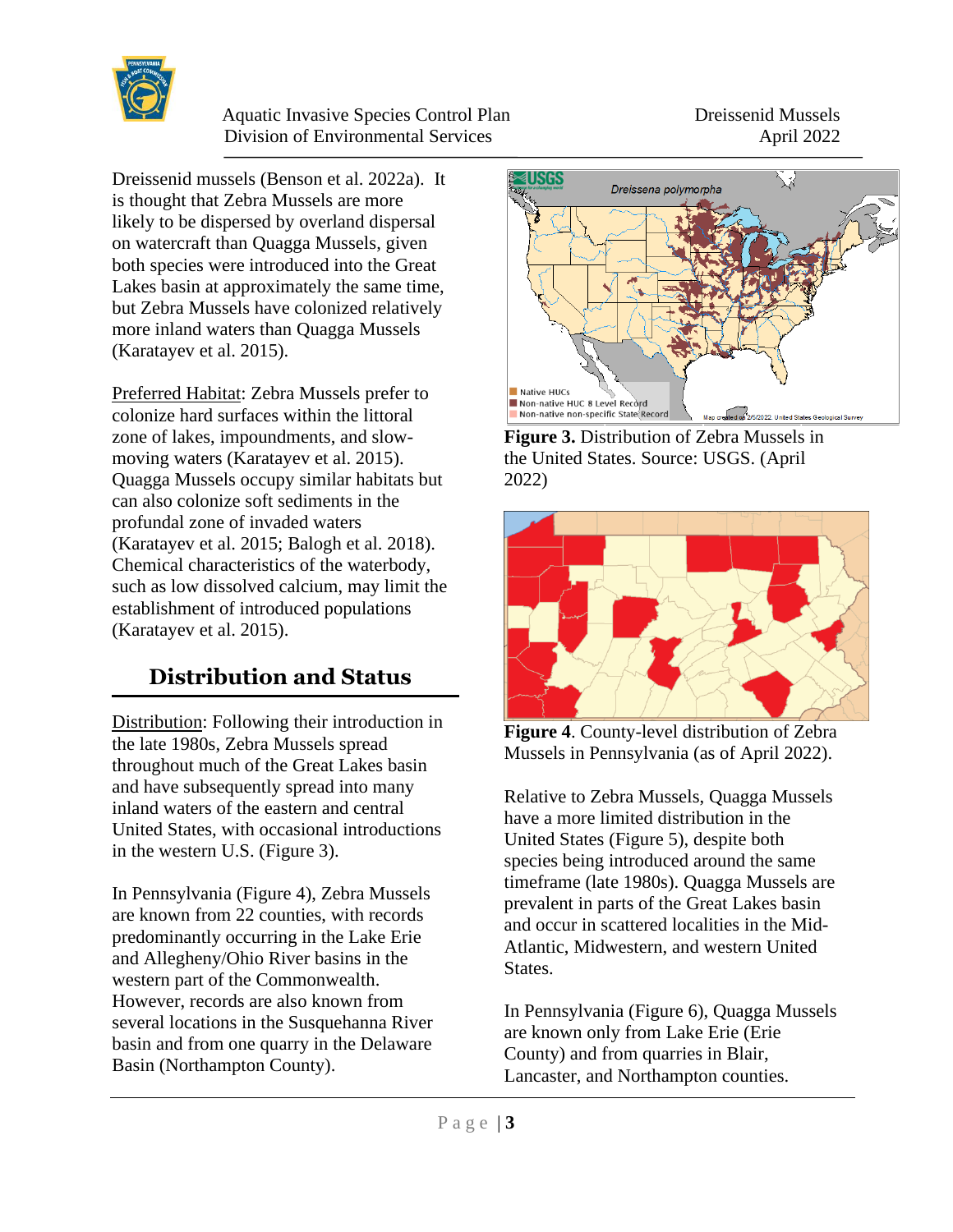

However, they may have been eliminated from Lancaster County via copper treatment of a lake (Hammond and Ferris 2019).



**Figure 5**. Distribution of Quagga Mussels in the United States. Source: USGS. April 2022.



**Figure 6**. County-level distribution of Quagga Mussels in Pennsylvania (as of April 2022).

Pennsylvania Legal Status: Live Zebra Mussels and live Quagga Mussels are unlawful to possess, transport, or introduce in Pennsylvania under 58 Pa. Code Title 58 § 71.6 and § 73.1.

### **Threats**

Ecological: Zebra and Quagga Mussels can have similar, significant impacts on invaded aquatic ecosystems (Karatayev et al. 2015; Benson et al. 20222a; 2022b). High densities of both species can create "reef like" habitats which may shelter certain benthic macroinvertebrates while excluding others, contributing to shifts in macroinvertebrate abundance and biodiversity (Karatyev et al. 2015). Because both species can filter feed large volumes of phytoplankton, they can shift the trophic status of invaded aquatic ecosystems towards oligotrophic conditions. Dreissenid mussels may consume most of the available energy produced by primary producers, depriving other native primary consumers (Karatayev et al. 2015; Benson et al. 2022a; 2022b). These trophic effects may also affect higher trophic levels. For example, Walleye (*Sander vitreus*) may exhibit diminished sizes in habitats invaded by Zebra Mussels (Hansen et al. 2020). Additionally, because of selective filter feeding by Dreissenid mussels on certain phytoplankton groups, establishment of these species has been attributed to increased risk of harmful algal blooms (Knoll et al. 2008). Furthermore, Dreissenid mussels may create habitat or serve as a food source for other aquatic invasive species, such as the Round Goby *Neogobius melanostomus* (Ray and Corkum 1997; Wilson et al. 2006).

In addition to broader ecosystem impacts, a major concern associated with Dreissenid mussel invasion is the potential negative effects on native freshwater mussels (Unionidae), particularly because many native mussels are of conservation concern (Karatayev et al. 2015; PGC-PFBC 2015). Zebra Mussels are known to encrust native mussels, which can cause direct mortality (Schloesser et al. 1996). Additionally, Zebra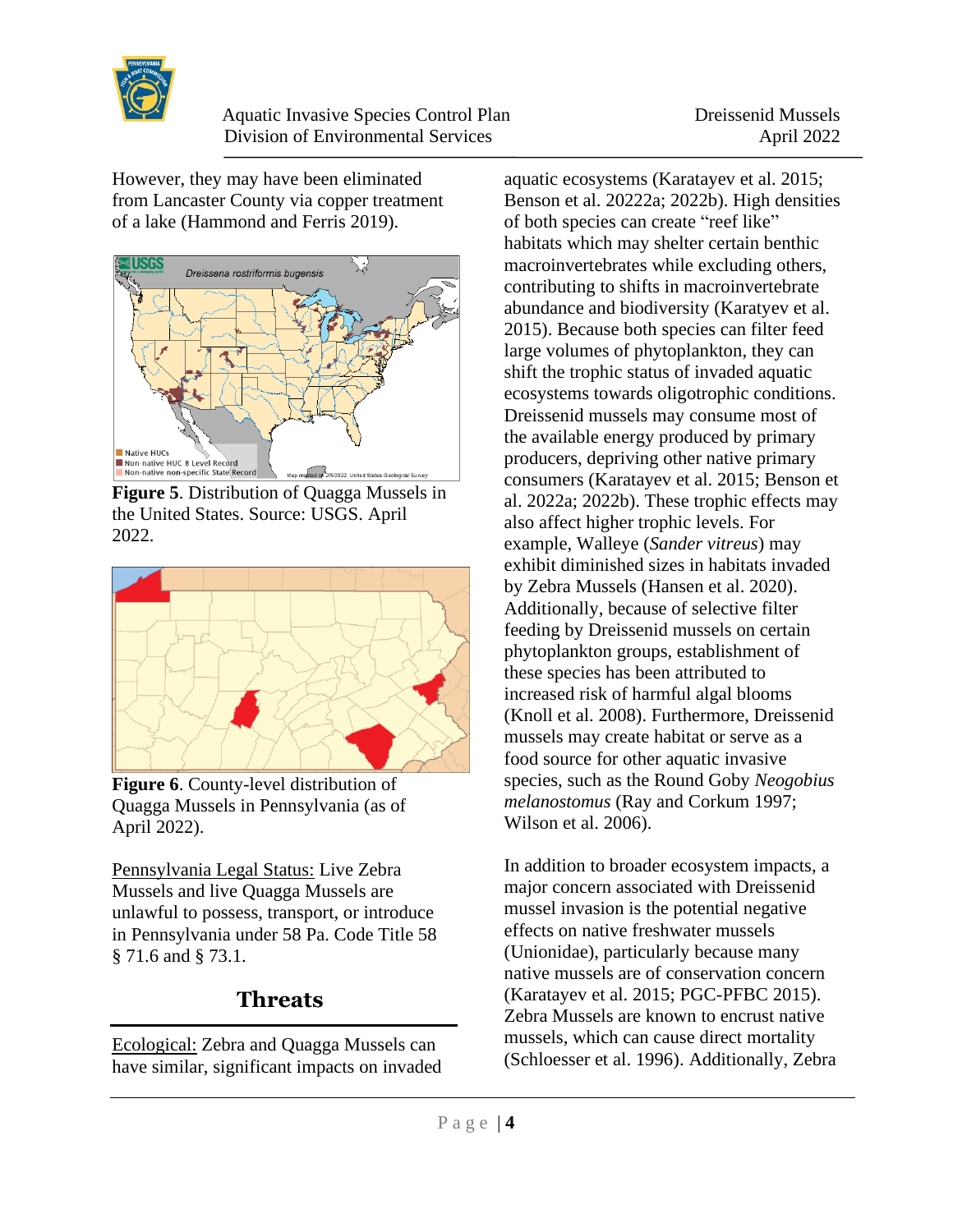

Mussels compete with native mussels for food resources and habitat (Karatayev et al. 2015; Benson et al. 2022a). While the impacts of Quagga Mussels on native Unionid Mussels are less well studied than those of Zebra Mussels, it is anticipated that the impacts of Quagga Mussels may be generally similar but less severe (Karatayev et al. 2015)

Economic: The economic impacts of Zebra Mussels are well-known, and this species is considered among the most economically costly aquatic invasive species in North America (Pinmental et al. 2005). Due to their occurrence in high densities and attachment to hard substrates, Zebra Mussels can foul any hard manmade structures that are immersed in water, such as docks, boats, barges, and buoys, causing these structures to degrade or sink (Benson et al. 2022a). This species can quickly clog industrial freshwater intake pipes and filtration systems, contributing to over an estimated 1 billion U.S. dollars in annual costs (Pinmental et al. 2005). Hard, empty shells can foul beaches, which can exclude recreation unless removed at a cost. The economic impacts of Quagga Mussels are less well-known; however, they are anticipated to be generally similar to Zebra Mussels (Pinmental et al. 2005; Benson et al. 2022b).

### **Management**

Management Goals: Both Zebra and Quagga Mussels are already present in Pennsylvania. Therefore, the primary management goals should be to continue, initiate, or enhance

efforts to contain or slow the spread of existing populations into novel waters.

#### Containment and Prevention Actions:

- Coordinate with Federal and Pennsylvania state agencies, and non-government organization partners to conduct surveys and monitoring for Dreissenid mussels when feasible, especially in high-risk waterways (i.e., waters in close geographic proximity to invaded waters or those highly used by boaters). Consider the use of eDNA technology in monitoring if feasible and cost-effective (Amberg et al. 2019).
- When feasible, coordinate with Federal and Pennsylvania state agencies, and non-government organization partners to perform status assessments of Dreissenid mussels within known invaded waters.
- Encourage the incident reporting of aquatic invasive species such as Dreissenid mussels within Pennsylvania. Online reporting can now be conducted at the following PFBC web site: [https://pfbc.pa.gov/forms/reportAIS.](https://pfbc.pa.gov/forms/reportAIS.htm) [htm](https://pfbc.pa.gov/forms/reportAIS.htm) as well as PA iMapInvasives at: [https://www.paimapinvasives.org](https://www.paimapinvasives.org/) and at the national level, USGS Nonindigenous Aquatic Species website: [https://nas.er.usgs.gov/SightingRepo](https://nas.er.usgs.gov/SightingReport.aspx) [rt.aspx](https://nas.er.usgs.gov/SightingReport.aspx)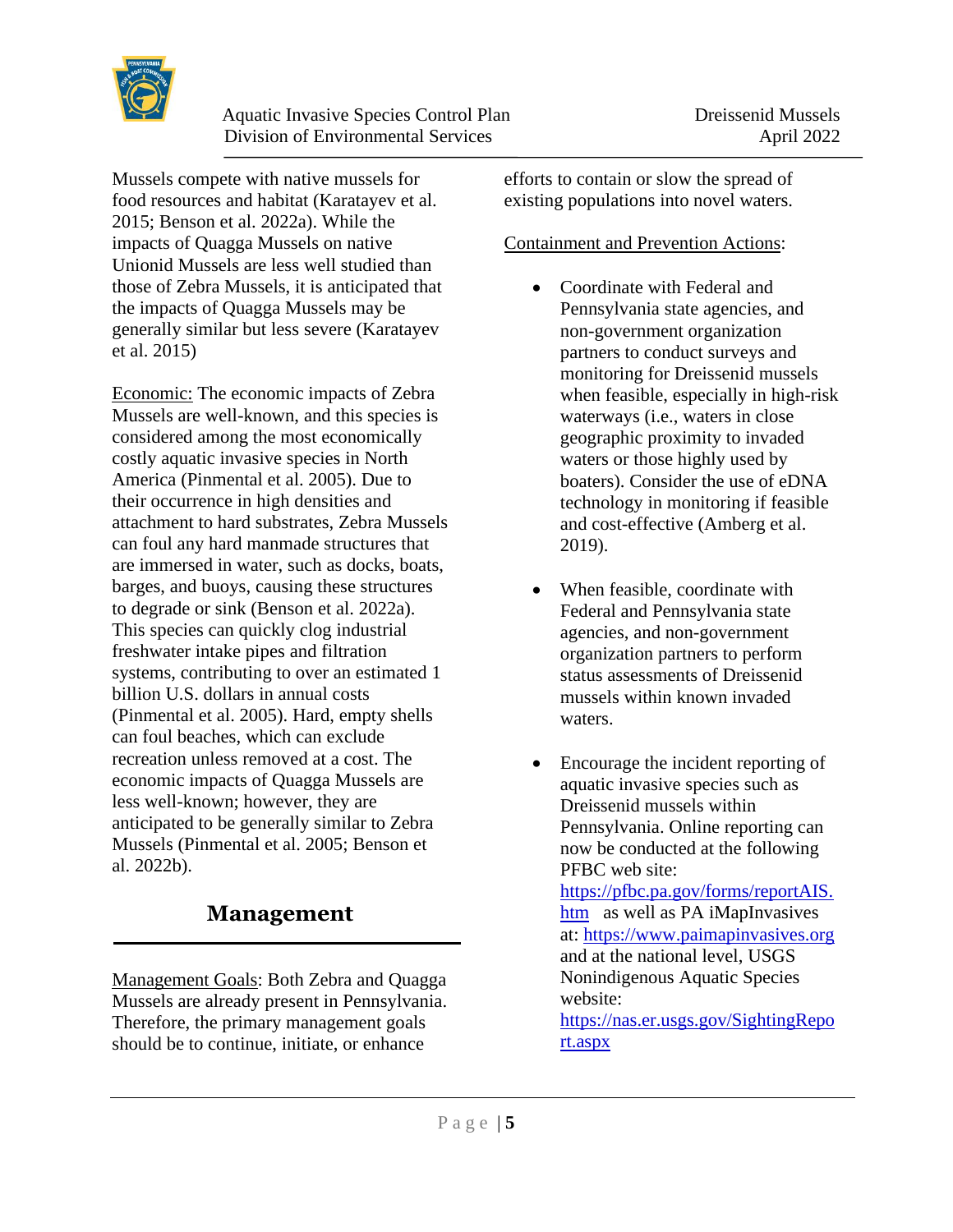

- Install signs at invaded waters informing the public on how to clean boats and fishing gear to prevent the spread to other waters. When feasible, install AIS disposal boxes or boat cleaning stations at high use waters infested with Dreissenid mussels or considered to be of high risk for introduction. Education and boat inspections may be done by launch steward programs, where feasible, in addition to, or in lieu of, signage and cleaning stations.
- Strictly enforce Dreissenid mussel regulations within 58 Pa. Code § 71.6 and § 73.1 and promote awareness among Law Enforcement Staff to conduct inspections at areas within known Dreissenid mussel infestations.
- Keep informed with research concerning the use of control options (see Rapid Response Options below) and support research needs related to the control of Dreissenid mussels in Pennsylvania, particularly to mitigate impacts towards native freshwater mussel species of conservation concern.

#### Rapid Response Options:

• Several control methods for Dreissenid mussels are available; however, the cost and effort required for effective elimination or control in invaded waterbodies is likely prohibitive, especially for larger waterbodies or connected systems.

Drawdowns of infested impoundments during the winter months may be done to help control populations; however, total elimination of populations by this method is unlikely (Grazio and Montz 2002). Benthic barriers (which smother mussels) have also been utilized as a control option to varying degrees of success (Culver et al. 2013). Chemical controls have been effective or partially effective at removing Dreissenid mussels from relatively smaller (i.e.,  $<$  12 ha) bodies of water (Lund et al. 2017; Hammond and Ferris 2019), including a small quarry in Lancaster County, Pennsylvania in which Quagga Mussels may have been eliminated (Hammond and Ferris 2019).

### **References**

- Amberg, J.J., Merkes, C.M., Stott, W., Rees, C.B. and Erikson, R.A. 2019. Environmental DNA as a Tool to Help inform Zebra Mussel, *Dreissena polymorpha*, Management in Inland Lakes. Management of Biological Invasions. 10: 96-110.
- Balogh, C., Valcilcova, A., Toth, L.G., and Serfozo, Z. 2018. Dreissenid Colonization During the Initial Invasion of the Quagga Mussel in the Largest Central European Shallow Lake, Lake Balaton, Hungary. Journal of Great Lakes Research. 44: 114-125.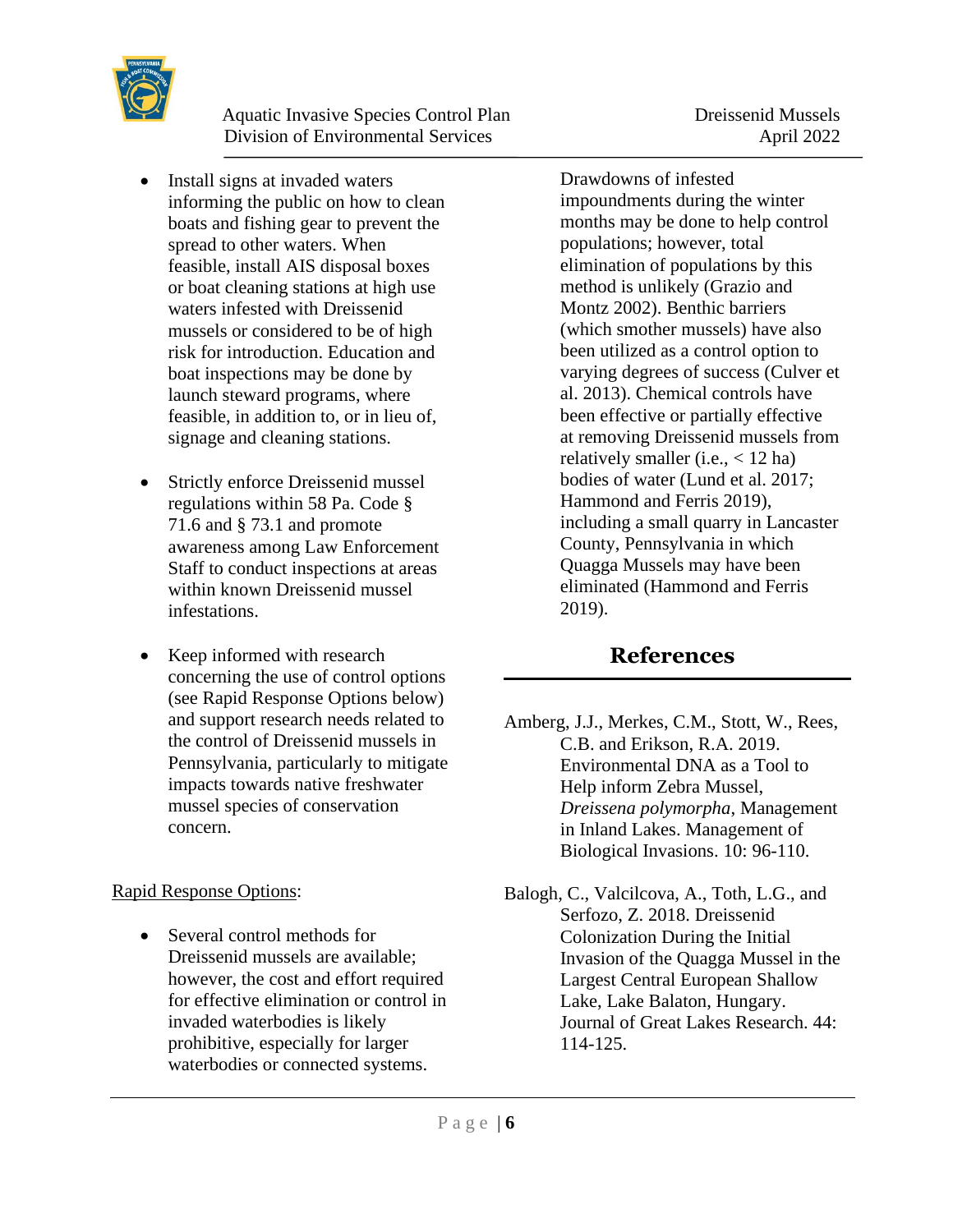

- Beggel, S., Cerwenka, A.F., Brandner, J., and Geist, J. 2015. Shell Morphological Versus Genetic Identification of Quagga Mussel (*Dreissena bugensis*) and Zebra Mussel (*Dreissena polymorpha*). Aquatic Invasions 10: 93-99.
- Benson, A.J., Raikow, D., Larson, J., Fusaro, A., Bogdanoff, A.K., and Elgin, A. 2022a. *Dreissena polymorpha* (Pallas, 1771): U.S. Geological Survey, Nonindigenous Aquatic Species Database, Gainesville, FL.
- Benson, A.J., Richerson, M.M., Maynard, E., Larson, J., Fusaro, A., Bogdanoff, A.K., Neilson, M.E., and Ashley Elgin, 2022b. *Dreissena rostriformis bugensis* (Andrusov, 1897): U.S. Geological Survey, Nonindigenous Aquatic Species Database, Gainesville, FL.
- Culver, C., Lahr, H., Johnson, L. and Cassel, J. 2013. Quagga and Zebra Mussel Eradication and Control Tactics. California Sea Grant. 7 pp.
- Dalton, L.B. and Cottrell, S. 2013. Quagga and Zebra Mussel Risk via Veliger Transfer by Overland Hauled Boats. Management of Biological Invasions. 4: 129-133.
- Grazio, J.L. and Montz, G. 2002. Winter Lake Drawdown as a Strategy for Zebra Mussel (*Dreissena polymorpha*) Control: Results of Pilot Studies in Minnesota and

Pennsylvania. Unpublished Report. 10pp.

- Hammond, D. and Ferris, G. 2019. Low Doses of EarthTec QZ Ionic Copper used in Effort to Eradicate Quagga Mussels from an Entire Pennsylvania Lake. Management of Biological Invasions. 10: 500-516.
- Hansen, G.J.A., Arhenstorf, T.D., Bethke, B.J., Dumke, J.D., Hirsch, J., Kovalenko, K.E., LeDuc, J.F., Maki, R.P., Rantala, H.M., and Wagner, T. 2020. Walleye Growth Declines Following Zebra Mussel and Bythotrephes Invasion. Biological Invasions. 22: 1481-1495.
- Hogan, M.J. and Mills, E.L. 1997. Clearance Rates and Filtering Activity of Zebra Mussel (*Dreissena polymorpha*): Implications for Freshwater Lakes. Canadian Journal of Fisheries and Aquatic Science. 54: 149-155.
- Johnson, L.E. and Carlton, J.T. 1996. Post-Establishment Spread in Large-Scale Invasions: Dispersal Mechanisms of the Zebra Mussel *Dreissena polymorpha*. Ecology. 77: 1686- 1690.
- Karatayev, A.Y., Burlakova, L.E., and Padilla D.K. 2015. Zebra Versus Quagga Mussels: A Review of Their Spread, Population Dynamics, and Ecosystem Impacts. Hydrobiologia. 746: 97-112.
- Knoll, L.B., Sarnelle, O., Hamilton, S.K., Kissman, C.E.H., Wilson, A.E.,